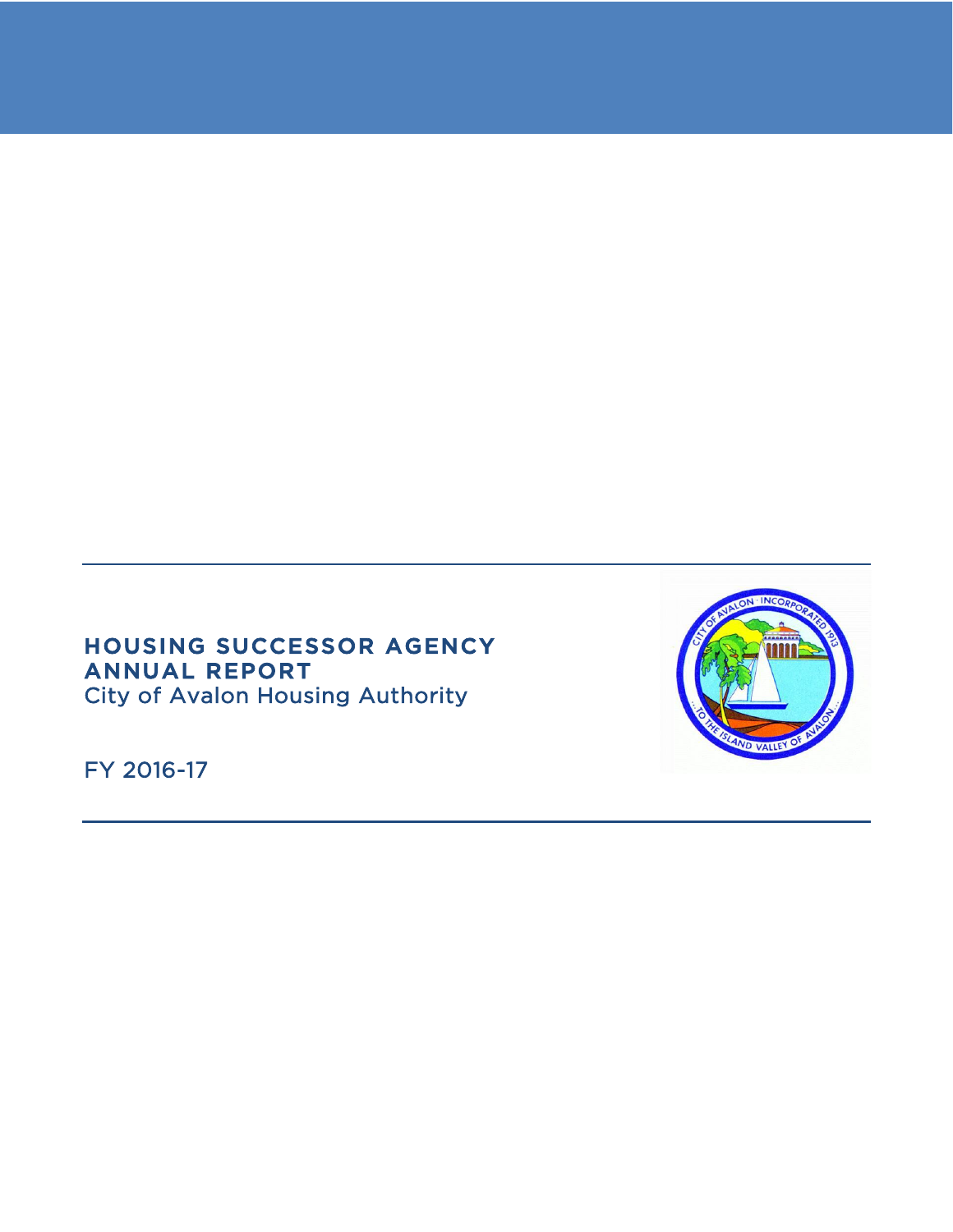# TABLE OF CONTENTS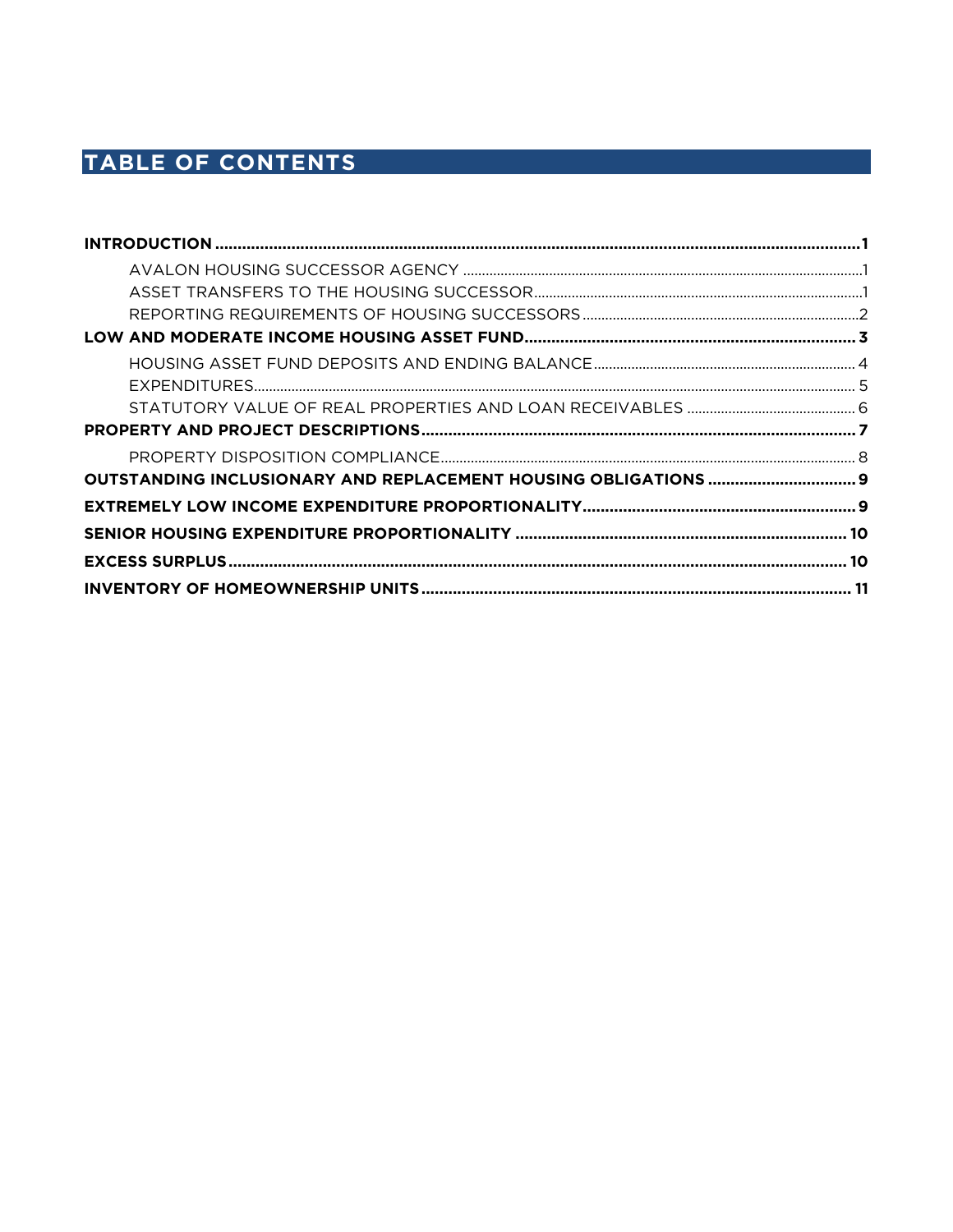# <span id="page-2-0"></span>**INTRODUCTION**

# <span id="page-2-1"></span>AVALON HOUSING SUCCESSOR AGENCY

The City Council of the City of Avalon ("City Council") adopted a resolution establishing the Avalon Housing Authority ("Authority") on or about February 2, 1983. The City Council further affirmed the need for the Authority and reauthorized its powers by adopting Resolution No. 12- 02 on January 30, 2012.

The Authority serves as the housing successor entity to the former Avalon Community Improvement Agency ("ACIA"). All California redevelopment agencies were dissolved effective February 1, 2012 by Assembly Bills x1 26 and 1484 (Parts 1.8 and 1.85 of the Health and Safety Code or "HSC"). The City Council elected not to retain the housing assets and functions of the former ACIA, and designated the Authority as the housing successor entity. The Authority thereby inherited all rights, powers, assets, liabilities, duties, and obligations associated with the housing activities of the former ACIA, excluding any amounts in the Low and Moderate Income Housing Fund ("LMIHF"). All former ACIA housing assets and liabilities were transferred to Authority through the Housing Asset Transfer Form ("HAT") and approved by the Department of Finance ("DOF") in August 2012 and updated in September 2014.

It is important to note that although the Authority inherited the ACIA's assets and functions, it does not have an ongoing financing mechanism to maintain them like the ACIA. The former ACIA primarily funded projects with LMIHF generated by redevelopment tax increment; this tool was abolished with the dissolution of redevelopment.

### <span id="page-2-2"></span>ASSET TRANSFERS TO THE HOUSING SUCCESSOR

Per HSC Section 34176(e), housing assets may include the following.

- Real property;
- Restrictions on the use of property;
- Personal property in a residence;
- Housing-related files;
- Office supplies and software programs acquired for low-and moderate-income purposes;
- Funds encumbered by an enforceable obligation;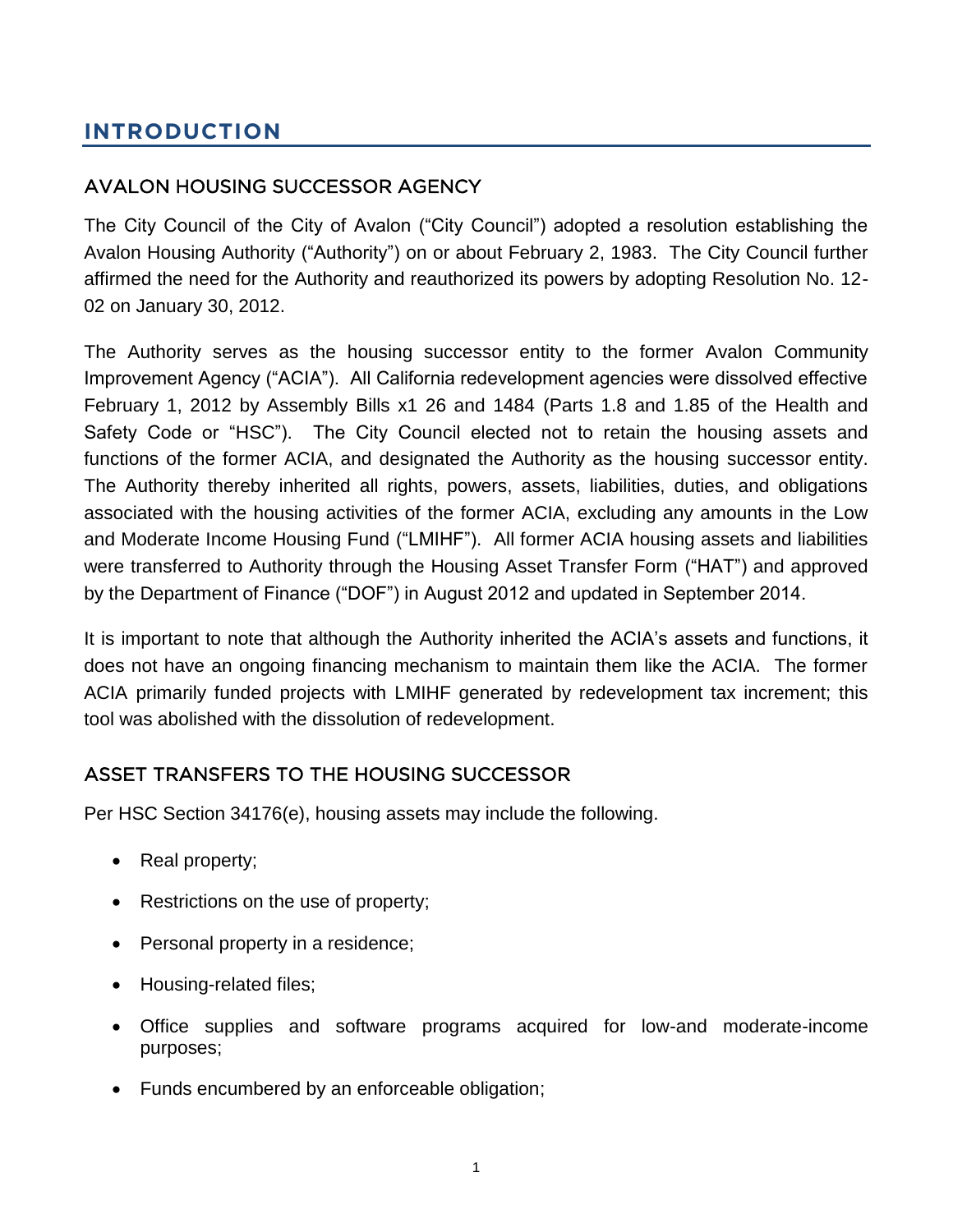- Loan or grants receivable funded from the former LMIHF;
- Funds derived from rents or operation of properties acquired for low-and moderateincome housing purposes;
- Rents or payments from housing tenants or operators of low-and moderate-income housing; and
- Repayment of Supplemental Educational Revenue Augmentation Fund loans.

The vast majority of assets transferred to the Authority were real properties and affordable housing covenants.

# <span id="page-3-0"></span>REPORTING REQUIREMENTS OF HOUSING SUCCESSORS

Senate Bill ("SB") 341, Assembly Bill ("AB") 1793, SB 107, and AB 346 amended certain sections of the HSC that pertain largely to the entities that accepted the housing assets and liabilities of former redevelopment agencies. SB 341 clarified that all former redevelopment agency housing assets, regardless of their originating redevelopment agency, must be maintained in a separate fund, known as the Low and Moderate Income Housing Asset Fund ("Housing Asset Fund").

In accordance with HSC Section 34176.1(f), the following data must be reported annually for the Housing Asset Fund. Please note, while annual reporting is required, compliance periods may be longer, as described below. Not all items are applicable to all housing successors.

- 1. Total amount deposited in the Housing Asset Fund for the Fiscal Year.
- 2. Statement of balance at the close of the Fiscal Year.
- 3. Description of expenditures for Fiscal Year broken out as follows:
	- a. Rapid rehousing for homelessness prevention (maximum of \$250,000 per year),
	- b. Administrative expenses (greater of \$200,000 or 5 percent of "portfolio"),
	- c. Monitoring expenses (included as an administrative expense), and
	- d. All other expenditures must be reported as spent for each income group (extremely low-, very low-, and low income).
- 4. Other "Portfolio" balances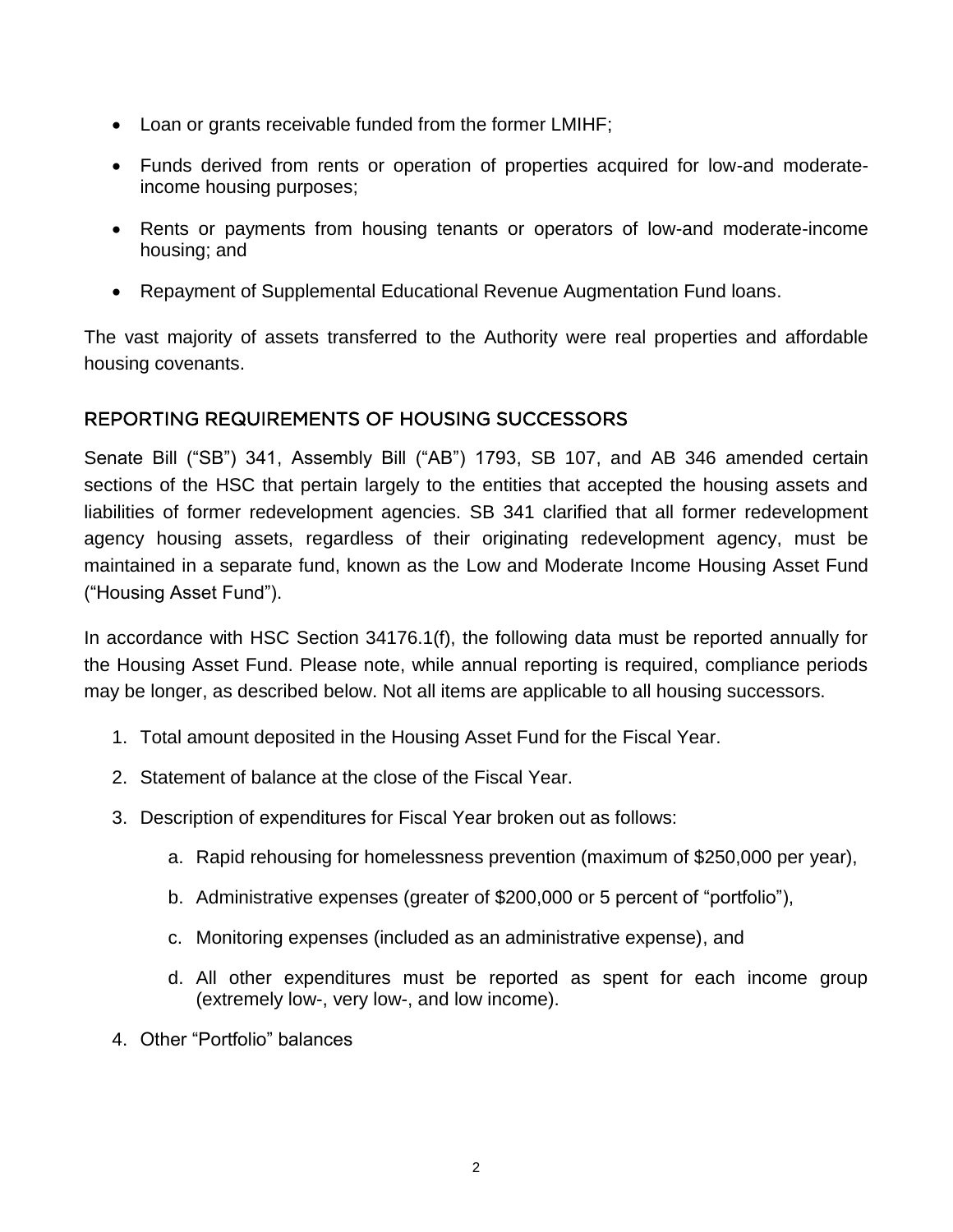- a. Statutory value of any real property either transferred from the former ACIA or purchased by the Housing Asset Fund. Note that the Housing Successor may only hold property for five years.
- b. Value of loans and grants receivable.
- 5. Descriptions of any transfers to another housing successor for a joint project.
- 6. Description of any project still funded through the Recognized Obligation Payment Schedule ("ROPS").
- 7. Update on property disposition for any property owned more than 5 years or plans for property owned less than 5 years.
- 8. Description of any outstanding production obligations of the former redevelopment agency that are inherited by the Housing Successor.
- 9. Compliance with proportionality requirements (income group targets). Compliance must be upheld on a five-year cycle.
- 10.Percentage of deed-restricted rental housing restricted to seniors and assisted by the entity assuming housing functions, the former ACIA, or the County within the past 10 years compared to the total number of units assisted by any of those three agencies.
- 11.Amount of excess surplus, and if any, the plan for eliminating it.
- 12.An inventory of homeownership units assisted by the former ACIA or its housing successor subject to covenants or restrictions.

# <span id="page-4-0"></span>**LOW AND MODERATE INCOME HOUSING ASSET FUND**

The Housing Asset Fund (Fund 153) replaced the former ACIA's LMIHF. The Housing Asset Fund includes all the assets that were transferred from the ACIA to the Authority via the HAT which included:

- 1. Real properties,
- 2. Affordable housing covenants,
- 3. Loan receivables,
- 4. Income from ground leases and rental properties, and
- 5. Supplemental Educational Revenue Augmentation Fund Loan ("SERAF").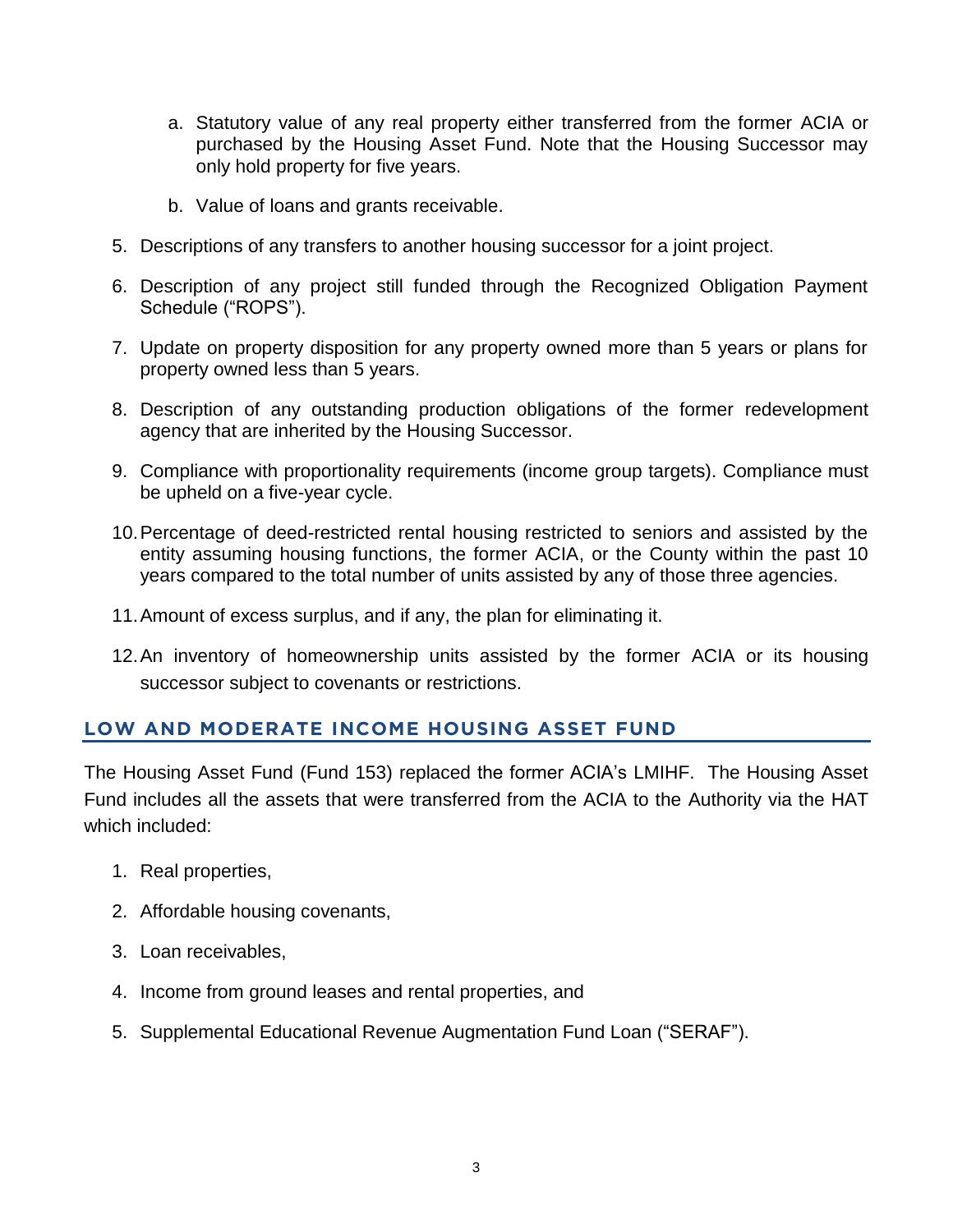# <span id="page-5-0"></span>HOUSING ASSET FUND DEPOSITS AND ENDING BALANCE

SB 341 requires that the Authority annually report the amount of funds that were deposited into the Housing Asset Fund during the fiscal year. The Authority deposited \$18,102 into the Housing Asset Fund during fiscal year 2016-17. The sources of the deposits are detailed below in Table 1. There were no deposits into the Housing Asset Fund related to the Recognized Obligation Payment Schedule.

| <b>Fiscal Year 2016-17 Housing Asset Fund Deposits</b> | Table 1  |  |
|--------------------------------------------------------|----------|--|
| <b>Avalon Housing Authority</b>                        |          |  |
|                                                        |          |  |
| <b>Revenue Source</b>                                  | Amount   |  |
| Rental Income - 206 E. Whittley                        | \$17,500 |  |
| Ground Leases - 238 & 311 Descanso                     | \$300    |  |
| <b>Interest</b>                                        | \$13     |  |
| <b>Miscellaneous - Laundry Machines</b>                | \$289    |  |
| <b>Total Revenues</b>                                  | \$18,102 |  |

At the close of fiscal year 2016-17, the ending balance in the Housing Asset Fund was \$5,963,278 as shown in Table 2.

| <b>Fiscal Year 2016-17 Housing Asset Fund Ending Balance</b> | Table 2 |
|--------------------------------------------------------------|---------|
| <b>Avalon Housing Authority</b>                              |         |
|                                                              |         |

| <b>Balance Type</b>                                            | Amount        |
|----------------------------------------------------------------|---------------|
| Cash                                                           | \$<br>510,097 |
| Due From                                                       | 400,000       |
| <b>Accounts Receivable</b>                                     |               |
| <b>Accounts Payable</b>                                        |               |
| Land Held For Resale <sup>1</sup>                              | 3,951,426     |
| Homebuyer Downpayment Assistance Loans Receivable <sup>2</sup> |               |
| <b>SERAF Loan Receivable</b>                                   | 1,101,755     |
| <b>FUND BALANCE</b>                                            | 5,963,278     |

 $1$  The land value of two properties transferred on the HAT (238 & 311 Descanso) are not recorded in the Housing Asset Fund balance because the land is only held as security in the event of default on first-time homebuyer loans.

 $2$  A loan receivable for 336 Triana Lane was transferred on the HAT but is not recorded in the Housing Asset Fund balance as it is not repaid unless the property is sold.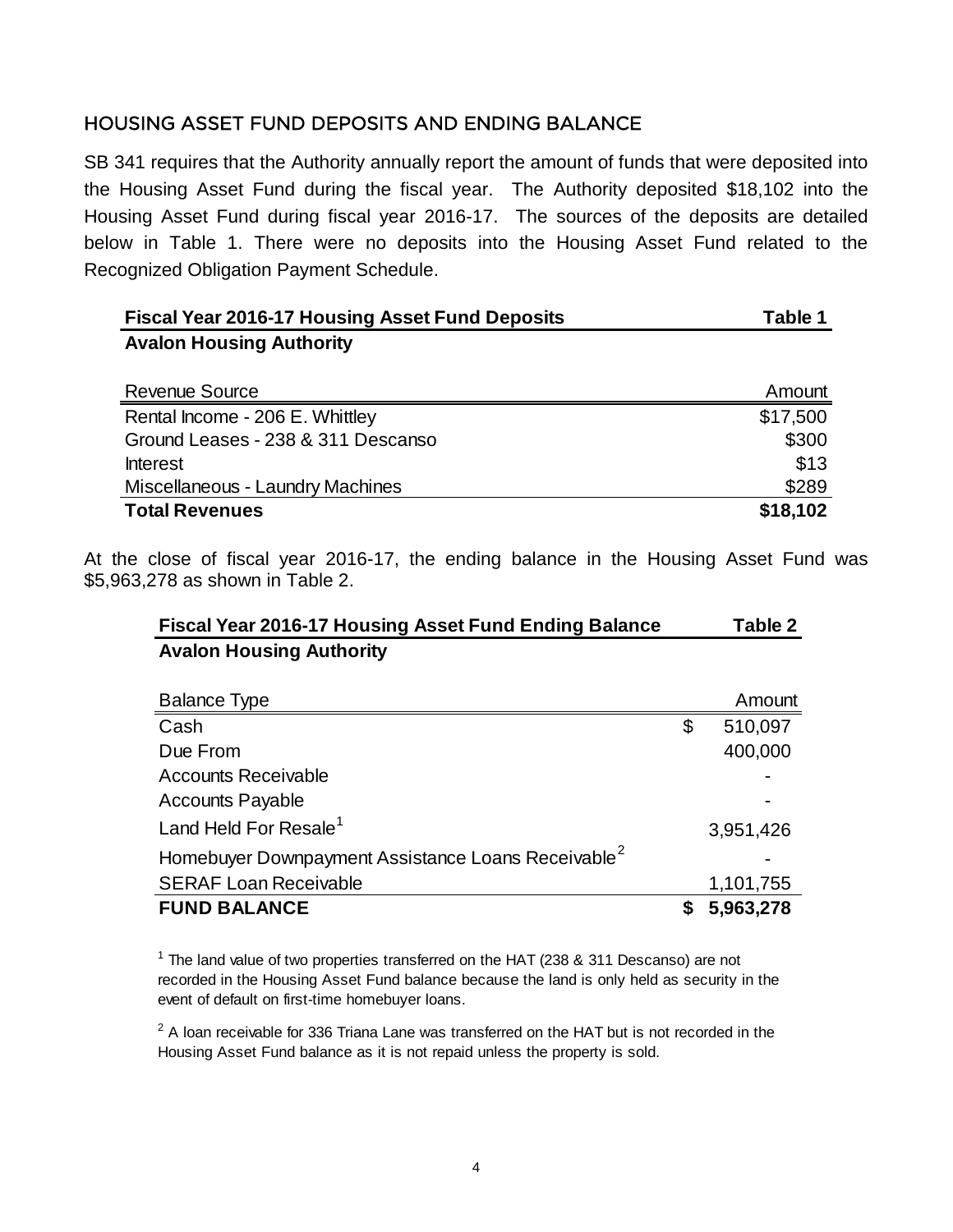# <span id="page-6-0"></span>EXPENDITURES

SB 341 provides the following guidelines for expenditures from the Housing Asset Fund:

- 1. Annual administrative costs, which include housing monitoring, are capped at \$200,000 adjusted for inflation or 5% of the statutory value of any land owned by the housing successor and of loans and grants receivable (or the Housing Asset Fund's "portfolio balance"), whichever is greater. The portfolio includes outstanding loans or other receivables, and the statutory value of any land owned. HCD adjusts the \$200,000 cap for inflation based on the annual Consumer Price Index. The adjusted cap in Fiscal Year 2016-17 is \$207,200. The statutory value of the land owned by the Authority and of loans and grants receivable in Fiscal Year 2016-17 is \$5,473,181 (see Table 4), 5% of which is \$273,659.
- 2. A housing successor is authorized to spend up to \$250,000 per year on homeless prevention and rapid rehousing solutions for homelessness if the former ACIA did not have any outstanding housing production requirements. The former ACIA had a surplus of affordable housing production units, and therefore the Authority as Housing Successor can make this expenditure if it chooses and funding is available for such expenditures.
- 3. Remaining allowable expenditures must be spent to improve housing options affordable to households earning 80% or less of the area median income ("AMI"). This means that no funding may be spent on moderate-income households, as was previously authorized by redevelopment law. Of the money expended, a minimum of 30% must go towards households earning 30% or less of the AMI, and a maximum of 20% may go towards households earning between 60% and 80% of the AMI.

Note that housing successors must report expenditures by category each year, but compliance is measured every five years. For example, a housing successor could spend all of its funds in a single year on households earning between 60% and 80% AMI, as long as it was 20% or less of the total expenditures during the five-year compliance period. The first five-year compliance period will be evaluated at the end of Fiscal Year 2018-19.

Table 3 summarizes the Housing Asset Fund expenditures by category. All expenditures in FY 2016-17 were administrative expenses.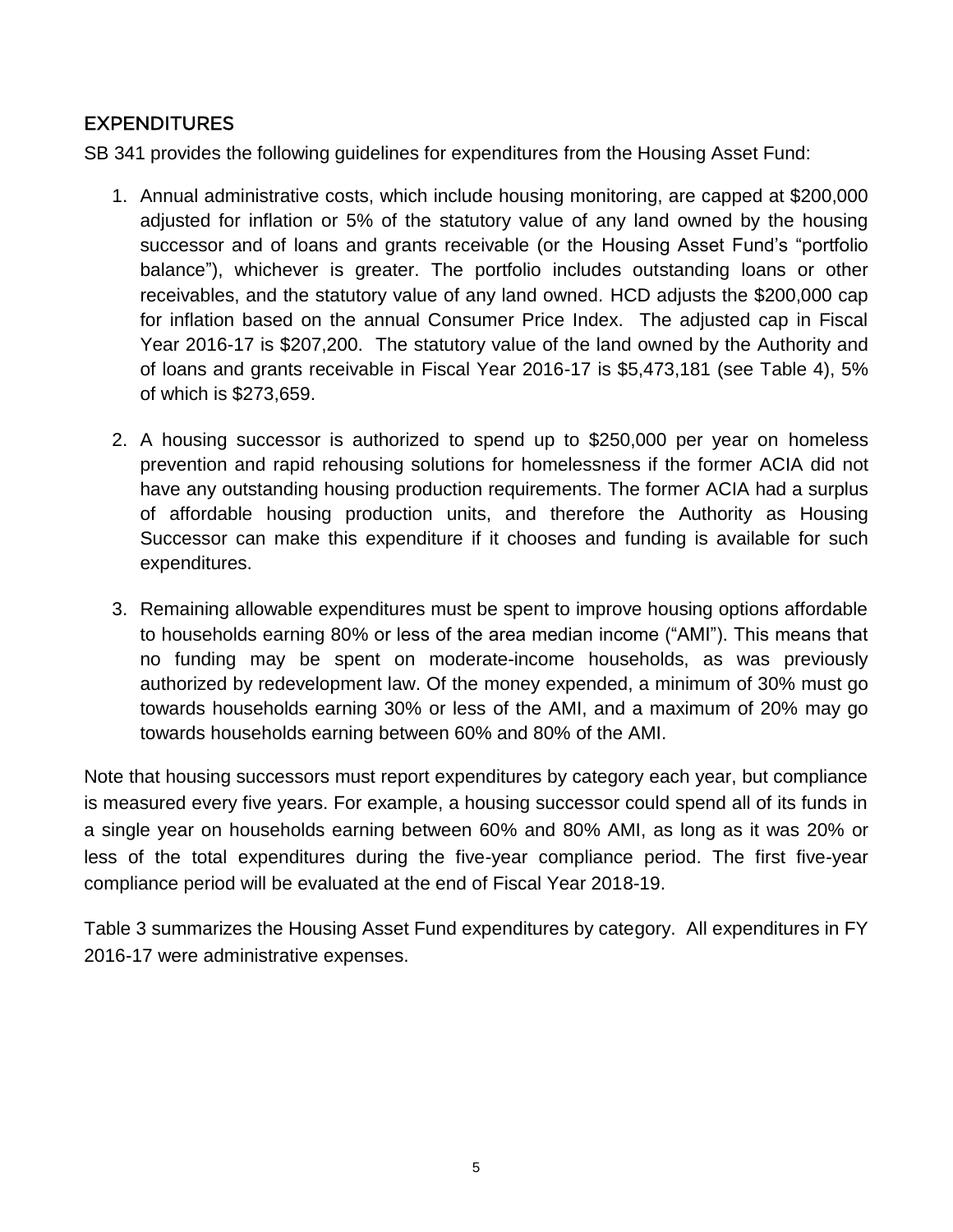#### **Fiscal Year 2016-17 Housing Asset Fund Expenditures Table 3**

#### **Avalon Housing Authority**

|                            | Admin/  | Rapid | Ext. Low                          | <b>Other</b> | Ext. Low | <b>Verv Low</b>                | Low |
|----------------------------|---------|-------|-----------------------------------|--------------|----------|--------------------------------|-----|
| <b>Annual Expenditures</b> |         |       | Monitoring Rehousing Rental Units | <b>Units</b> |          | <30% AMI 30-60% AMI 60-80% AMI |     |
| Administration             | \$2.670 | \$01  | \$0                               | \$0          | \$0      | \$0                            | \$0 |
| Annual Total               | \$2,670 | \$0   | \$0                               | \$0          | \$0      | \$0                            | \$0 |

#### **Compliance Period Expenditures**

|                           | Annual Limits' |           | Five-Year Limits (2013-14 through 2018-19) |       |         |            |         |
|---------------------------|----------------|-----------|--------------------------------------------|-------|---------|------------|---------|
| <b>Total Expenditures</b> | \$2,670        | \$0       | \$0                                        | \$0   | \$0     | \$0        | \$0     |
| SB 341 Limitation         | \$273,659      | \$250,000 | >30%                                       | <70%l | $>30\%$ | <70%       | $<$ 20% |
| <b>Compliant (Yes/No)</b> | Yes            | Yesl      | <b>Yes</b>                                 | Yes   | Yes     | <b>Yes</b> | Yesl    |

<span id="page-7-0"></span><sup>1</sup> Admin/monitoring and rapid rehousing expenditures have been within their maximum annual limits since FY 2013-14

### STATUTORY VALUE OF REAL PROPERTIES AND LOAN RECEIVABLES

The Authority must report on the statutory value of real properties formerly owned by the ACIA and loans and/or grant receivables listed on the HAT, shown in Table 4. Seven real properties were transferred on the HAT, however two were sold in FY 2013-14. Two loan receivables were transferred on the HAT, however one loan issued as part of a First-Time Homebuyer Downpayment Assistance Program was removed after a property was sold.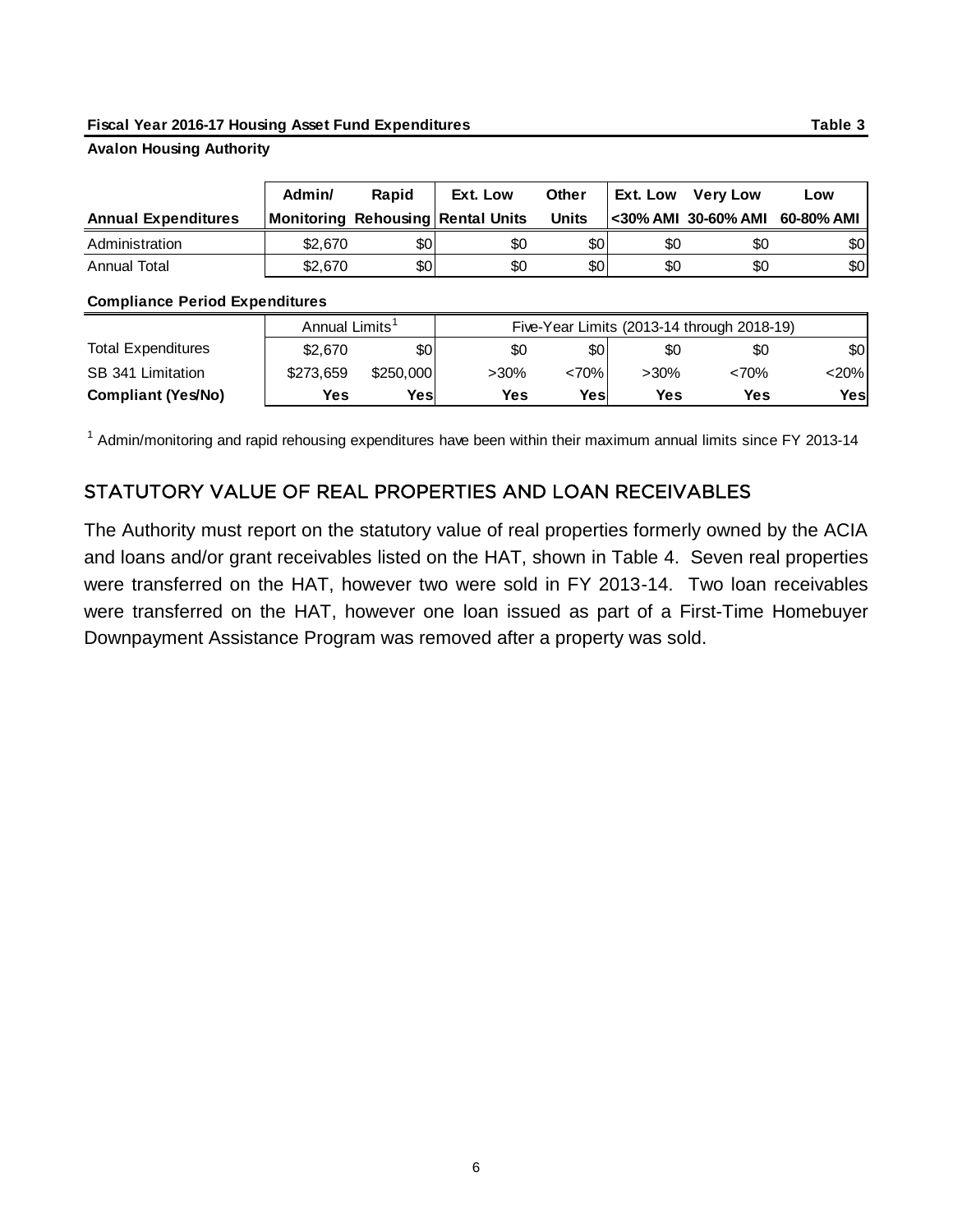| <b>Fiscal Year 2016-17 Real Properties and Receivables</b> | Table 4     |
|------------------------------------------------------------|-------------|
| <b>Avalon Housing Authority</b>                            |             |
|                                                            |             |
| Asset                                                      | Amount      |
| <b>Real Properties</b>                                     |             |
| 309 Beacon Street                                          | 862,511     |
| 313 Beacon Street                                          | 236,315     |
| 238 Descanso Avenue <sup>1</sup>                           | 150,000     |
| 311 Descanso Avenue <sup>1</sup>                           | 150,000     |
| 206 East Whittley Avenue                                   | 2,852,600   |
| Subtotal                                                   | \$4,251,426 |
| Loan Receivables                                           |             |
| Homebuyer Downpayment Assistance Loans <sup>2</sup>        | 120,000     |
| <b>SERAF Loan Advance</b>                                  | 1,101,755   |
| Subtotal                                                   | \$1,221,755 |
| Total                                                      | \$5,473,181 |

 $1$  The Authority issued first-time homebuyer loans with these property owners and holds interest in the land underneath the homes as security in the event of default. The value of these properties are not included in the Housing Asset Fund balance in Table 2.

 $2$  Loan receivable for 336 Triana Lane was transferred on the HAT. It is not recorded in the Housing Asset Fund balance in Table 2 because the loan is not repaid unless the property is sold.

### <span id="page-8-0"></span>**PROPERTY AND PROJECT DESCRIPTIONS**

The ACIA previously transferred seven real properties to the Authority that were approved by DOF on the HAT in 2012. The Authority sold two of the properties in FY 2013-14. The following is a description of each of the remaining properties:

▪ 309 & 313 Beacon Street: This 13-unit senior housing complex is affordable to very low income residents. Income restrictions are held in place by a Ground Lease and related Regulatory Agreement. The project was constructed in 2002 with a combination of USDA Section 515 funds, Low Income Housing Tax Credit ("LIHTC") financing, HOME funds, ACIA funds (for land purchase) and Federal Home Loan Bank funds. The affordability covenant runs for 55 years and expires in 2047. The ACIA transferred ownership of the land under the property to the Authority.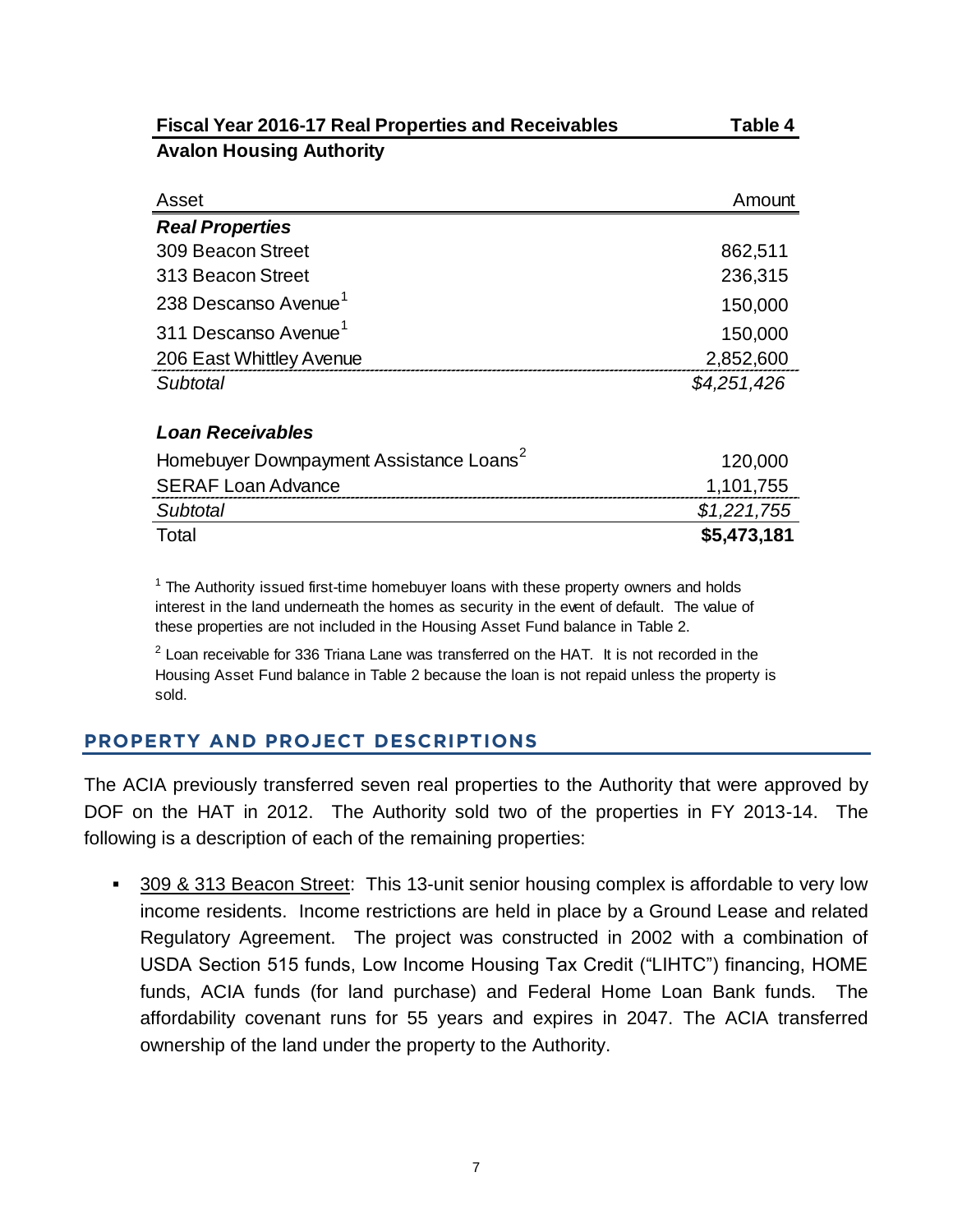- 238 & 311 Descanso Avenue: These two single-family homes have 55-year restrictive covenants that expire in 2051. The ACIA owned the land under the homes regulated by Ground Leases, which were transferred to the Authority. They are both affordable to moderate income households that received assistance from ACIA through its First-Time Homebuyer Down Payment Assistance Program.
- 206 E. Whittley Avenue: This property contains a four-unit apartment complex, of which two units currently pay rent. The units are not income-restricted. The ACIA purchased the property in 2008 and had planned to build new affordable housing units, however was unable to pursue development due to the dissolution of redevelopment. The City recently selected a workforce housing developer to develop workforce and affordable housing options for Avalon. C&C Development is currently evaluating the property to determine how best it can be used to further the goals of the Authority. The Authority will ensure this site is developed or disposed of as required by law.

# <span id="page-9-0"></span>PROPERTY DISPOSITION COMPLIANCE

HSC Code Section 34176(e) requires that all real properties acquired by the ACIA prior to February 1, 2012 and transferred to the Authority be developed pursuant to the requirements detailed in HSC Section 33334.16. Thus, all property that falls within these parameters must be developed for affordable housing purposes within 5 years from the date DOF approved the HAT. Avalon's original HAT was approved by DOF on August 30, 2012. DOF later asked the Successor Agency to revise the form to reflect ownership of 309 Beacon Street. The revised HAT was approved by DOF on December 15, 2014. Therefore, the 5-year deadline will end on August 30, 2017 for most properties, and December 15, 2019 for 309 Beacon Street, which is already developed as affordable housing.

The only Authority property that still needs to be developed or disposed of pursuant to this provision is 206 E. Whittley Avenue, which is currently being evaluated for development. As the Authority was unable to develop or dispose of this property by August 30, 2017, the law allows for a 5-year extension via adoption of a resolution. On August 1, 2017, the Authority adopted Housing Authority Resolution 17-01 extending the period for development or disposition of Housing Authority properties transferred from the former ACIA pursuant to Health and Safety Code Section 34176.1 (e).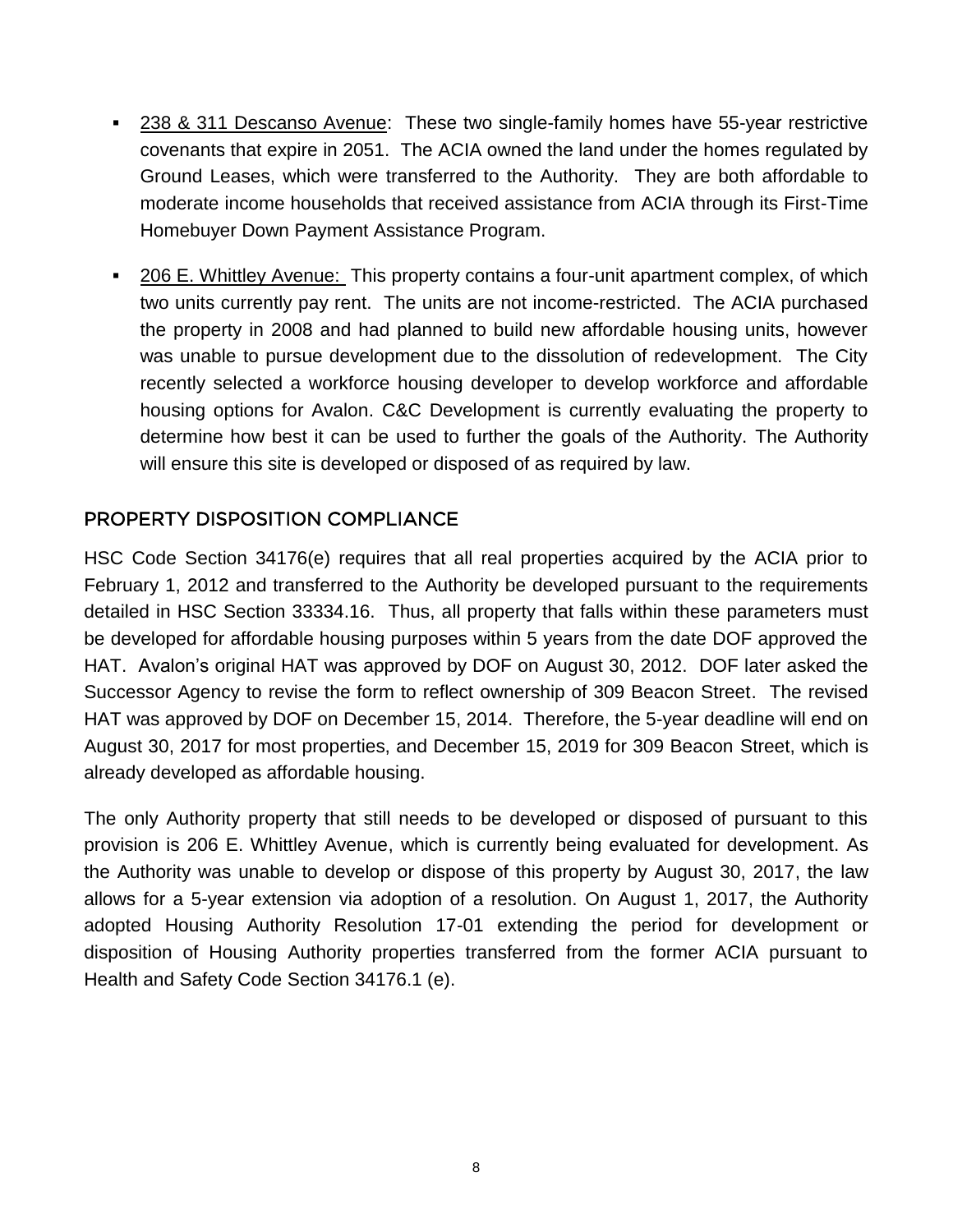### <span id="page-10-0"></span>**OUTSTANDING INCLUSIONARY AND REPLACEMENT HOUSING OBLIGATIONS**

The former ACIA had a surplus of 52 affordable housing units as of February 1, 2012. There are no outstanding inclusionary or replacement housing obligations to be fulfilled by the Authority.

### <span id="page-10-1"></span>**EXTREMELY LOW INCOME EXPENDITURE PROPORTIONALITY**

Expenditures from the Housing Asset Fund shall be limited to lower income households earning 80% or less of the AMI, with at least (not less than) 30% of expenditures for rental housing for households earning 30% or less of the AMI and not more than 20% of the expenditures for household earning between 60% and 80% of the AMI.



Failure to comply with the extremely low income requirement in any five-year report will result in the Authority having to ensure that 50% of remaining funds be spent on extremely low income rental units until in compliance. Exceeding the expenditure limit for households earning between 60% and 80% of the AMI in any five-year reporting period will result in the Authority not being to expend any funds on these income categories until in compliance.

As depicted in Table 3, the Authority only had administrative expenditures in FY 2016-17 and is therefore in compliance with extremely low income 30% expenditure requirement. The Authority will ensure that it adheres to extremely low income expenditure limitations by the end of the five-year compliance period.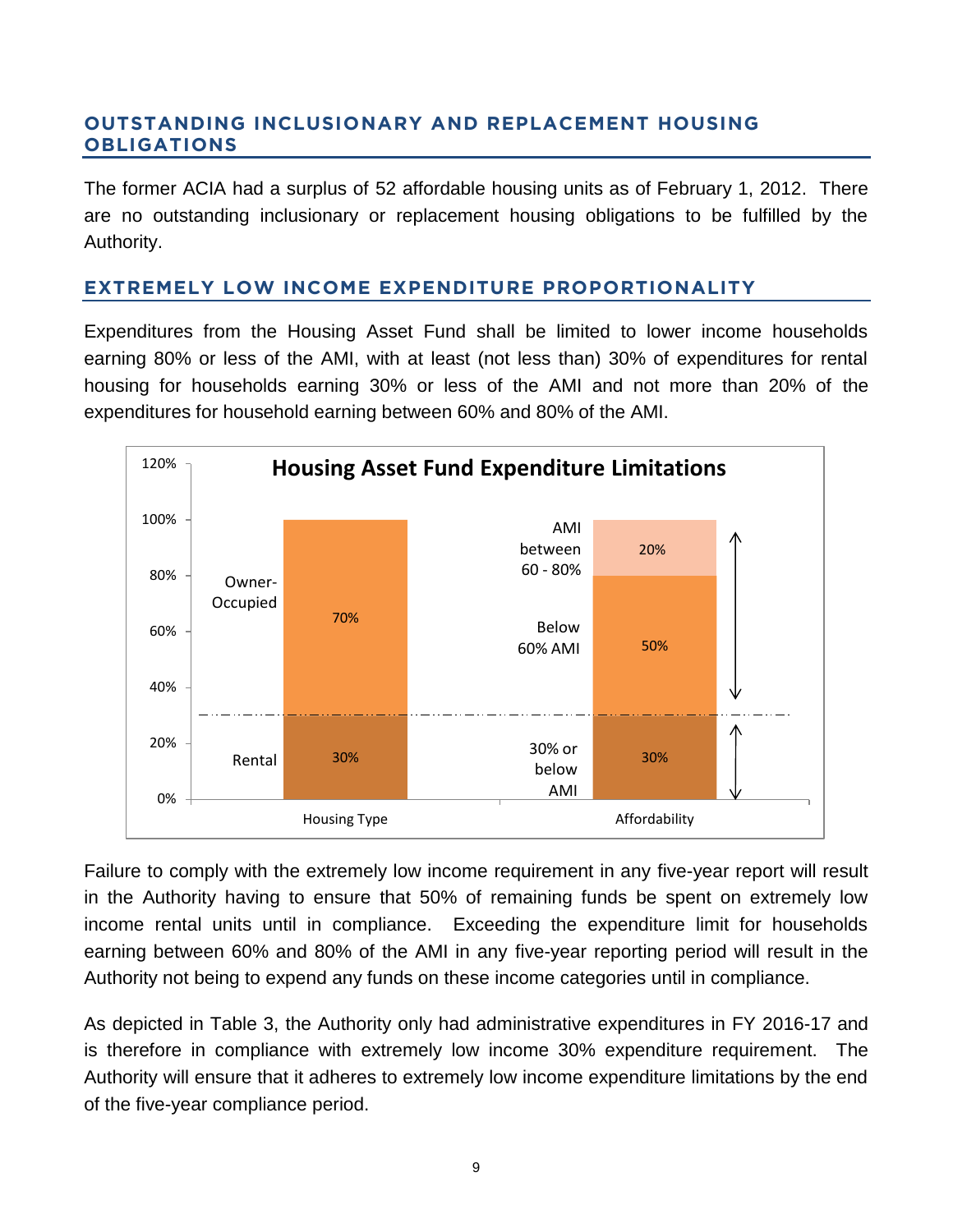## <span id="page-11-0"></span>**SENIOR HOUSING EXPENDITURE PROPORTIONALITY**

This report must include an accounting of deed-restricted senior rental units that were produced over the last ten years. The Authority must expend no more than 50% of the aggregate total number of senior housing units produced by the City, Authority or former ACIA during the past 10 years. Exceeding this limitation will prohibit the use of Housing Asset Funds to subsidize any senior rental units.

There have been no deed-restricted affordable senior rental units developed in the past 10 years.

## <span id="page-11-1"></span>**EXCESS SURPLUS**

Excess surplus calculations were once performed by redevelopment agencies on an annual basis, and are intended to ensure that funds are expended to benefit low-income households in an expeditious manner. Generally speaking, funds should be encumbered within four years of receipt. SB 341 reinstates this calculation for housing successors. Excess surplus is defined by HSC Section 34176.1(d) as "an unencumbered amount in the account that exceeds the greater of one million dollars, or the aggregate amount deposited into the account during the housing successor's preceding four fiscal years, whichever is greater."

Once four years of deposits have been established, at the close of the fifth year (FY 2016-17) the Authority can perform a true excess surplus calculation, comparing the unencumbered fund balance to the prior four years of deposits. The first meaningful calculation of this total was completed this year, and will be complete each year thereafter. Table 5 shows the calculation for Fiscal Year 2016-17.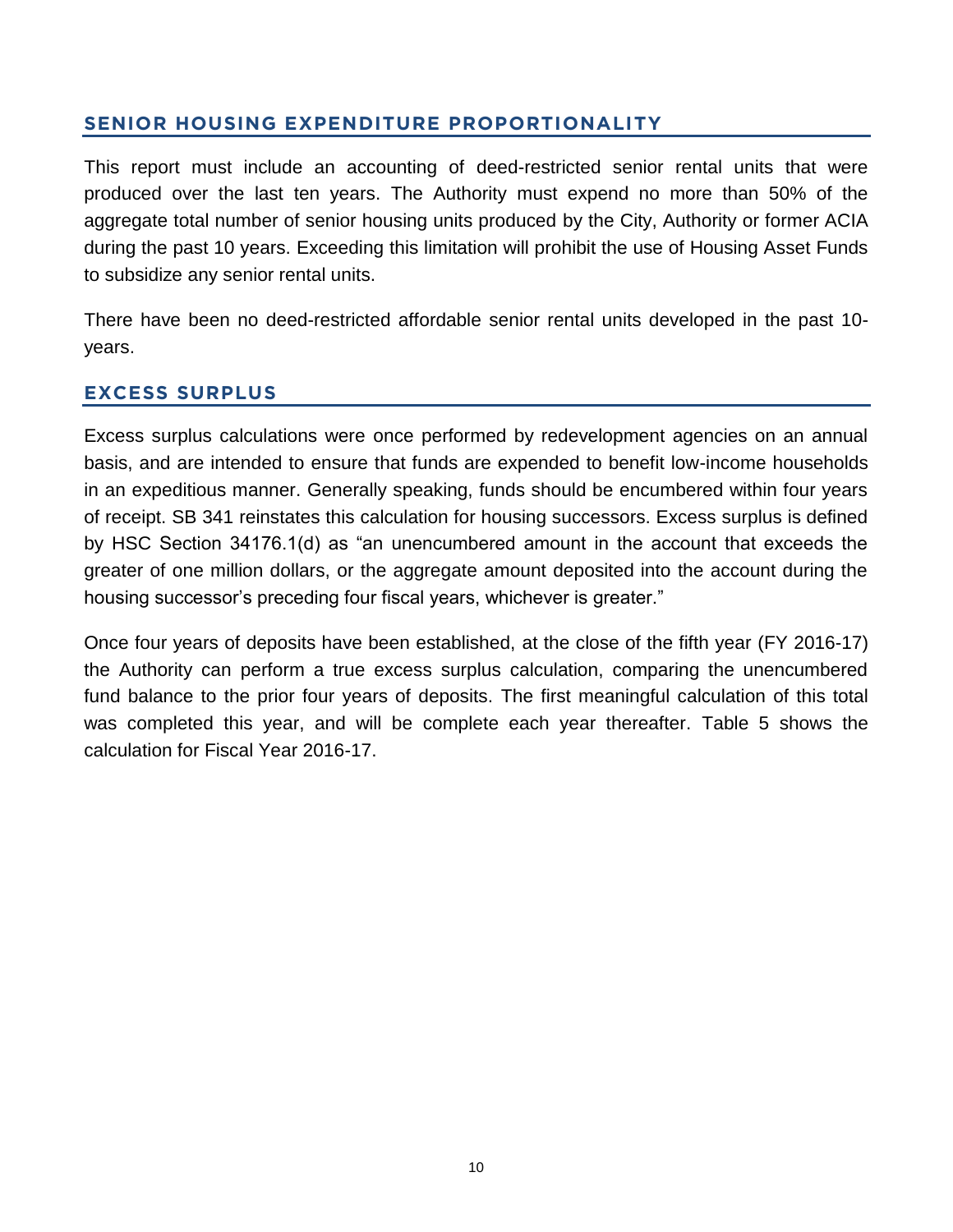### **Avalon Housing Authority**

| <b>Fiscal Year</b>              | 2012-13 | 2013-14 | 2014-15 | 2015-16 |            |
|---------------------------------|---------|---------|---------|---------|------------|
| <b>Deposits</b>                 | 24,366  | 11,540  | 119,050 | 15,950  |            |
| Cash Balance                    |         |         |         |         | 510,097    |
| Step 1                          |         |         |         |         |            |
| \$1 Million, or                 |         |         |         |         | 1,000,000  |
| Last 4 Years of Deposits        |         |         |         |         | 170,905    |
| <b>Result: Larger Number</b>    |         |         |         |         | 1,000,000  |
| Step 2                          |         |         |         |         |            |
| Cash Balance                    |         |         |         |         | 510,097    |
| Larger Number From Step 1       |         |         |         |         | 1,000,000  |
| <b>Excess Surplus/(Deficit)</b> |         |         |         |         | (489, 903) |

The calculation results in a deficit of \$489,903, therefore, no excess surplus is calculated this year. As the general purpose of the excess surplus calculation is to ensure that money is expended for affordable housing purposes, the best action for the Authority is to encumber or expend money currently on deposit to ensure it does not accumulate over \$1 million of unencumbered funds. This will be especially important if the Authority sells property in FY 2017-18 and deposits enough money to bring the cash balance over \$1 million.

According to SB 341, if there is an excess surplus in the Housing Asset Fund, the housing successor must expend or encumber excess surplus within three fiscal years. If the housing successor fails to comply, the housing successor, within ninety days of the end of the third fiscal year, shall transfer any excess surplus to HCD.

### <span id="page-12-0"></span>**INVENTORY OF HOMEOWNERSHIP UNITS**

AB 1793 requires this report to include an inventory of homeownership units assisted by the former Agency or the housing successor that are subject to covenants or restrictions or to an adopted program that protects the former Agency's investment of monies from the LMIHF. The inventory is shown in Table 6.